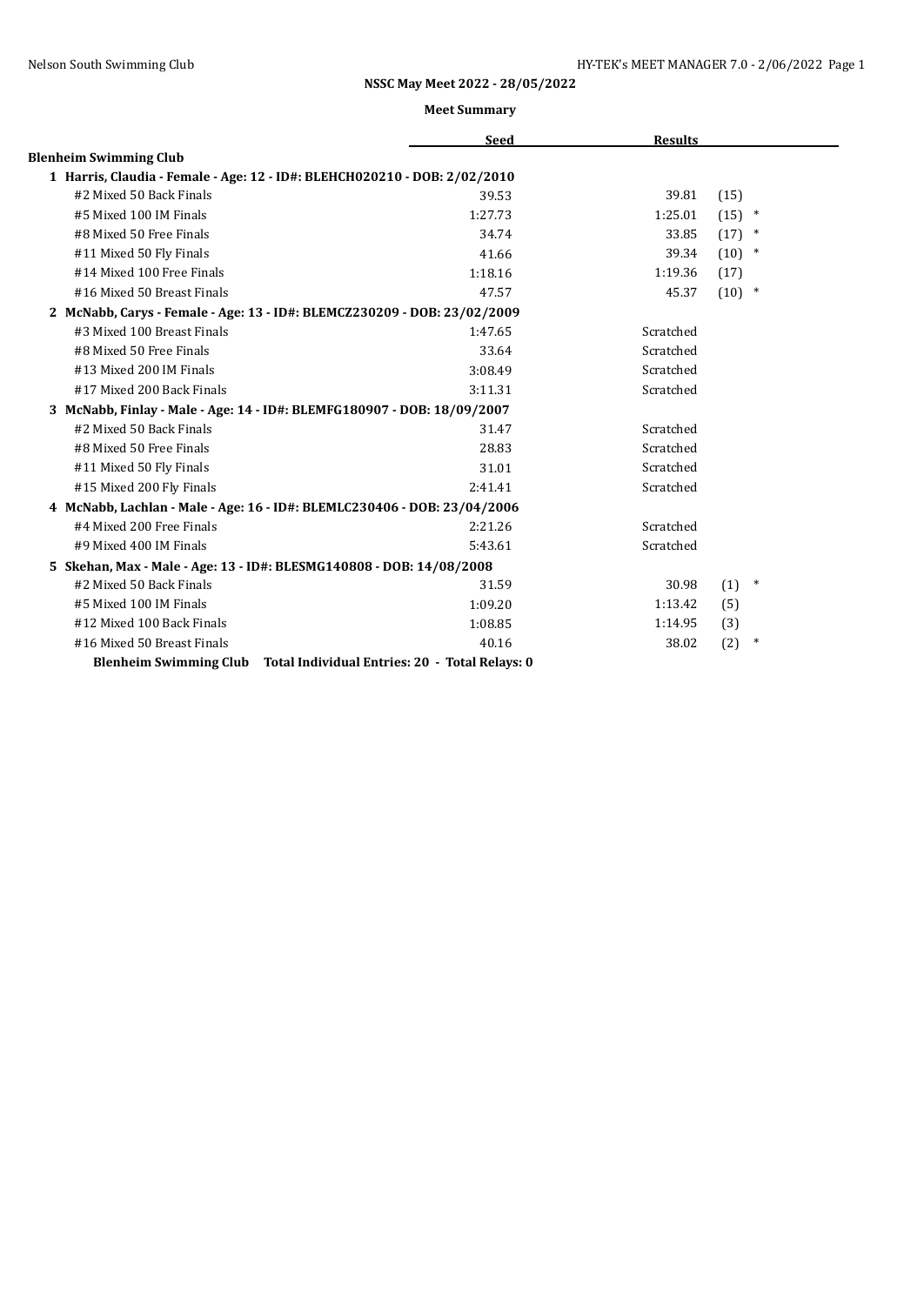|                                                                               | <b>Seed</b> | <b>Results</b> |               |
|-------------------------------------------------------------------------------|-------------|----------------|---------------|
| <b>Nelson South Swim Club</b>                                                 |             |                |               |
| 1 Alford, Lydia - Female - Age: 10 - ID#: NLSALZ051111 - DOB: 5/11/2011       |             |                |               |
| #2 Mixed 50 Back Finals                                                       | 43.72       | 39.60          | $(13)$ *      |
| #5 Mixed 100 IM Finals                                                        | 1:36.41     | 1:32.71        | $(20)$ *      |
| #6 Mixed 200 Breast Finals                                                    | 4:14.92     | NS             |               |
| #7 Mixed 100 Fly Finals                                                       | 1:40.37     | 1:44.73        | (8)           |
| #14 Mixed 100 Free Finals                                                     | 1:20.82     | 1:19.36        | $(17)$ *      |
| #17 Mixed 200 Back Finals                                                     | <b>NT</b>   | 3:12.50        | (2)           |
| 2 Alford, Will - Male - Age: 14 - ID#: NLSAWH200707 - DOB: 20/07/2007         |             |                |               |
| #4 Mixed 200 Free Finals                                                      | 2:14.16     | 2:14.31        | (1)           |
| #8 Mixed 50 Free Finals                                                       | 27.62       | 27.27          | (2)<br>$\ast$ |
| #13 Mixed 200 IM Finals                                                       | 2:36.72     | 2:33.74        | $\ast$<br>(3) |
| #14 Mixed 100 Free Finals                                                     | 1:00.68     | 1:01.08        | (2)           |
| 3 Banks, Chase - Male - Age: 15 - ID#: NLSBCG140407 - DOB: 14/04/2007         |             |                |               |
| #3 Mixed 100 Breast Finals                                                    | 1:44.03     | 1:23.65        | $\ast$<br>(4) |
| #4 Mixed 200 Free Finals                                                      | 2:27.98     | 2:26.25        | (3)<br>$\ast$ |
| #7 Mixed 100 Fly Finals                                                       | 1:15.37     | 1:11.57        | (1)<br>$\ast$ |
| #13 Mixed 200 IM Finals                                                       | 2:53.18     | DQ             |               |
| #18 Mixed 400 Free Finals                                                     | NT          | 5:10.57        | (3)           |
| 4 Bayley, Ariah - Female - Age: 14 - ID#: NLSBAR020807 - DOB: 2/08/2007       |             |                |               |
| #2 Mixed 50 Back Finals                                                       | 36.73       | 37.72          | (11)          |
| #5 Mixed 100 IM Finals                                                        | 1:20.36     | 1:20.09        | $(12)$ *      |
| #8 Mixed 50 Free Finals                                                       | 32.29       | 33.01          | (16)          |
| 5 Bryant, Finn - Male - Age: 14 - ID#: NLSBFM270707 - DOB: 27/07/2007         |             |                |               |
| #3 Mixed 100 Breast Finals                                                    | 1:22.17     | 1:22.41        | (3)           |
| #8 Mixed 50 Free Finals                                                       | 29.47       | 29.57          | (5)           |
| #10 Mixed 1500 Free Finals                                                    | NΤ          | 18:40.10       | (1)           |
| #14 Mixed 100 Free Finals                                                     | 1:05.19     | 1:05.64        | (6)           |
| 6 Cain-Townley, Bella - Female - Age: 13 - ID#: NLSCBD070109 - DOB: 7/01/2009 |             |                |               |
| #2 Mixed 50 Back Finals                                                       | 36.21       | 37.09          | (10)          |
| #5 Mixed 100 IM Finals                                                        | 1:18.72     | 1:20.92        | (13)          |
| #7 Mixed 100 Fly Finals                                                       | 1:17.24     | 1:22.86        | (4)           |
| 7 Cain-Townley, Mia - Female - Age: 14 - ID#: NLSCMH250807 - DOB: 25/08/2007  |             |                |               |
| #2 Mixed 50 Back Finals                                                       | 35.42       | 34.40          | (5)           |
| #5 Mixed 100 IM Finals                                                        | 1:15.75     | 1:16.02        | (10)          |
| #7 Mixed 100 Fly Finals                                                       | 1:12.67     | 1:14.01        | (2)           |
| 8 Chadderton, Emily - Female - Age: 14 - ID#: NLSCEM060607 - DOB: 6/06/2007   |             |                |               |
| #3 Mixed 100 Breast Finals                                                    | 1:27.31     | 1:27.54        | (6)           |
| #8 Mixed 50 Free Finals                                                       | 29.01       | 30.67          | (12)          |
| #13 Mixed 200 IM Finals                                                       | 2:39.72     | Scratched      |               |
| #18 Mixed 400 Free Finals                                                     | 5:03.60     | 5:05.54        | (2)           |
| 9 Chadderton, Monty - Male - Age: 10 - ID#: NLSCMD150811 - DOB: 15/08/2011    |             |                |               |
| #14 Mixed 100 Free Finals                                                     | NT          | 1:37.15        | (23)          |
| #16 Mixed 50 Breast Finals                                                    | <b>NT</b>   | 1:04.55        | (21)          |
| 10 Claridge, Rosie - Female - Age: 10 - ID#: NLSCRZ240611 - DOB: 24/06/2011   |             |                |               |
| #11 Mixed 50 Fly Finals                                                       | 52.16       | 48.70          | $(15)$ *      |
| #14 Mixed 100 Free Finals                                                     | 1:34.56     | 1:37.53        | (24)          |
| #16 Mixed 50 Breast Finals                                                    | 53.07       | 52.81          | $(17)$ *      |
| 11 Diamond, Phoebe - Female - Age: 9 - ID#: NLSDPZ300512 - DOB: 30/05/2012    |             |                |               |
| #2 Mixed 50 Back Finals                                                       | 1:05.04     | 59.42          | $(23)$ *      |
| #8 Mixed 50 Free Finals                                                       | 55.64       | 53.61          | $(31)$ *      |
| #11 Mixed 50 Fly Finals                                                       | 1:09.42     | 1:09.90        | (20)          |
| #16 Mixed 50 Breast Finals                                                    | 1:12.21     | 1:10.76        | $(22)$ *      |
| 12 Eden, Caitlin - Female - Age: 15 - ID#: NLSECN030107 - DOB: 3/01/2007      |             |                |               |
| #2 Mixed 50 Back Finals                                                       | 33.39       | 34.72          | (8)           |
| #8 Mixed 50 Free Finals                                                       | 29.88       | 30.60          | (11)          |
|                                                                               |             |                |               |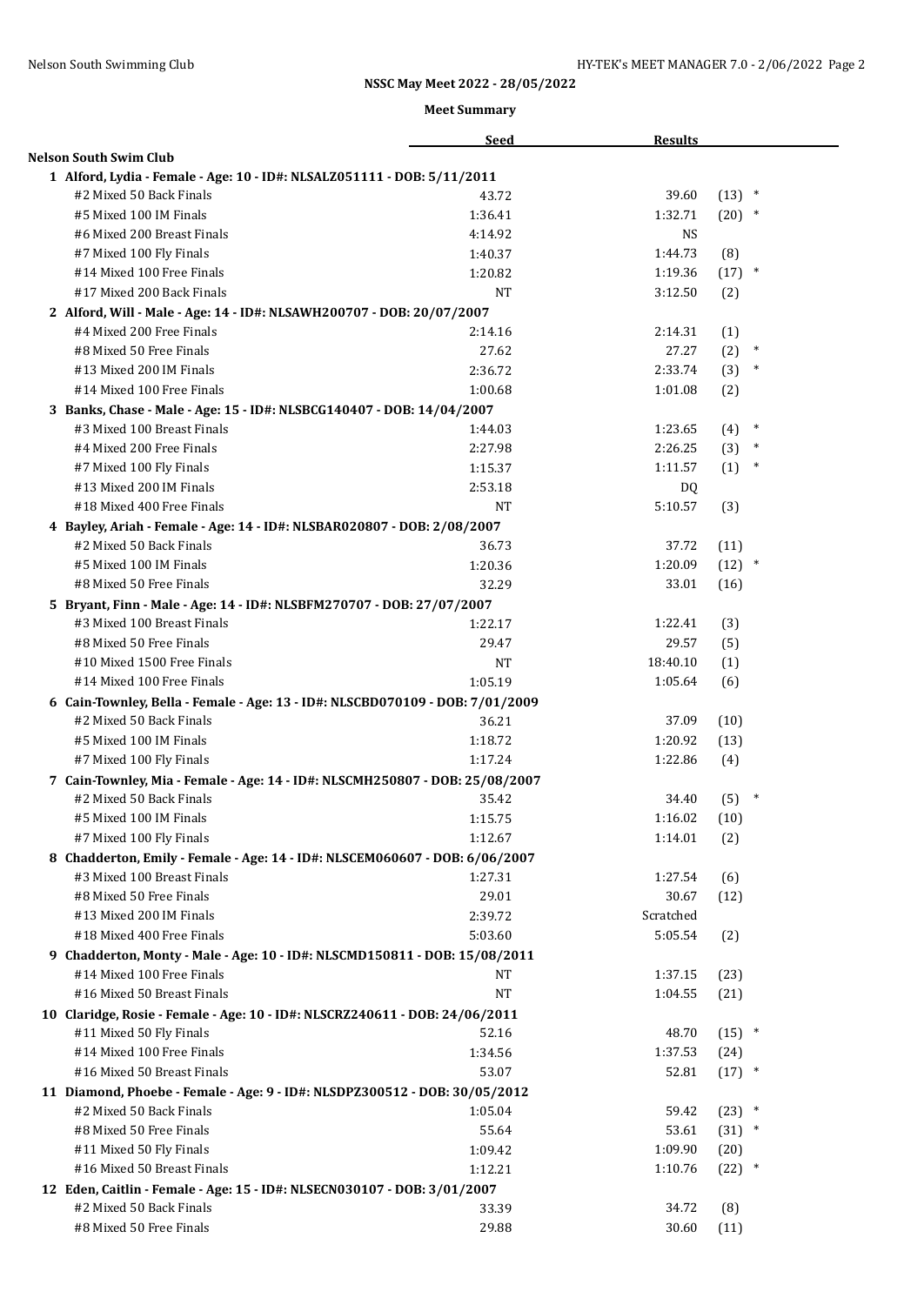|                                                                                         | <b>Seed</b>        | <b>Results</b>     |             |        |  |
|-----------------------------------------------------------------------------------------|--------------------|--------------------|-------------|--------|--|
| <b>Nelson South Swim Club</b>                                                           |                    |                    |             |        |  |
| 13 Grenfell, Annabel - Female - Age: 14 - ID#: NLSGAJ181107 - DOB: 18/11/2007           |                    |                    |             |        |  |
| #2 Mixed 50 Back Finals                                                                 | 32.89              | 32.96              | (4)         |        |  |
| #5 Mixed 100 IM Finals                                                                  | 1:14.24            | 1:13.96            | (6)         | $\ast$ |  |
| #8 Mixed 50 Free Finals                                                                 | 30.24              | 30.18              | $(10)$ *    |        |  |
| 14 Grenfell, Charli - Female - Age: 13 - ID#: NLSGCZ230209 - DOB: 23/02/2009            |                    |                    |             |        |  |
| #3 Mixed 100 Breast Finals                                                              | 1:37.16            | Scratched          |             |        |  |
| #8 Mixed 50 Free Finals                                                                 | 31.55              | Scratched          |             |        |  |
| #13 Mixed 200 IM Finals                                                                 | 2:58.07            | Scratched          |             |        |  |
| #16 Mixed 50 Breast Finals                                                              | 42.14              | Scratched          |             |        |  |
| 15 Hine, Ellinor - Female - Age: 17 - ID#: NLSHEZ150505 - DOB: 15/05/2005               |                    |                    |             |        |  |
| #5 Mixed 100 IM Finals                                                                  | 1:13.45            | 1:16.35            | (11)        |        |  |
| #7 Mixed 100 Fly Finals                                                                 | 1:11.98            | 1:14.11            | (3)         |        |  |
| #11 Mixed 50 Fly Finals                                                                 | 31.60              | 31.73              | (3)         |        |  |
| #14 Mixed 100 Free Finals                                                               | 1:04.17            | 1:06.03            | (7)         |        |  |
| 16 Jones, Henry - Male - Age: 9 - ID#: NLSJHZ170712 - DOB: 17/07/2012                   |                    |                    |             |        |  |
| #2 Mixed 50 Back Finals                                                                 | 44.43              | 43.32              | $(17)$ *    |        |  |
| #8 Mixed 50 Free Finals                                                                 | 40.49              | 39.67              | $(26)$ *    |        |  |
| #16 Mixed 50 Breast Finals                                                              | 50.10              | 48.25              | $(13)$ *    |        |  |
| 17 Lu, Ethan - Male - Age: 12 - ID#: NLSLEZ070510 - DOB: 7/05/2010                      |                    |                    |             |        |  |
| #2 Mixed 50 Back Finals                                                                 | 48.01              | DQ                 |             |        |  |
| #3 Mixed 100 Breast Finals                                                              | 1:43.99            | 1:48.73            | (10)        |        |  |
| #5 Mixed 100 IM Finals                                                                  | 1:40.72            | 1:44.33            | (23)        |        |  |
| #8 Mixed 50 Free Finals                                                                 | 41.04              | 43.74              | (28)        |        |  |
| #12 Mixed 100 Back Finals                                                               | 1:41.17            | 1:41.43            | (8)         |        |  |
| 18 Mackay S14/Sb14/Sm14, Helen - Female - Age: 20 - ID#: NLSMHL010102 - DOB: 18/02/2002 |                    |                    |             |        |  |
| #7 Mixed 100 Fly Finals                                                                 | 1:58.26            | 1:54.10            | $(9)$ *     |        |  |
| #11 Mixed 50 Fly Finals                                                                 | 47.06              | 50.04              | (16)        |        |  |
| #12 Mixed 100 Back Finals                                                               | 1:51.60            | 1:57.93            | (9)         |        |  |
| #15 Mixed 200 Fly Finals                                                                | <b>NT</b>          | 4:15.67            | (3)         |        |  |
| 19 Mellor, Ariana - Female - Age: 16 - ID#: NLSMAM311005 - DOB: 31/10/2005              |                    |                    |             |        |  |
| #2 Mixed 50 Back Finals                                                                 | 32.16              | 32.05              | (2)         | $\ast$ |  |
| #6 Mixed 200 Breast Finals                                                              | 2:49.66            | 2:51.85            | (1)         |        |  |
| #12 Mixed 100 Back Finals                                                               | 1:09.16            | 1:10.60            | (2)         |        |  |
| #16 Mixed 50 Breast Finals                                                              | 37.32              | 38.90              | (5)         |        |  |
| 20 Morton, Oliver - Male - Age: 16 - ID#: NLSMOA190506 - DOB: 19/05/2006                |                    |                    |             |        |  |
| #3 Mixed 100 Breast Finals                                                              | 1:11.93            | 1:12.89            | (1)         |        |  |
| #5 Mixed 100 IM Finals                                                                  | 1:07.93            | 1:09.37            | (1)         |        |  |
| #8 Mixed 50 Free Finals                                                                 | 27.01              | 28.23              | (3)         |        |  |
| #11 Mixed 50 Fly Finals                                                                 | 28.65              | 29.58              | (1)         |        |  |
| #14 Mixed 100 Free Finals                                                               | 1:00.68            | 1:00.23            | (1)         | $\ast$ |  |
| #16 Mixed 50 Breast Finals                                                              | 32.40              | 34.32              | (1)         |        |  |
| 21 Old, Joshua - Male - Age: 14 - ID#: NLSOJT030408 - DOB: 3/04/2008                    |                    |                    |             |        |  |
| #1 Mixed 800 Free Finals                                                                | 11:28.18           | 11:14.63           | (4)         | $\ast$ |  |
| #4 Mixed 200 Free Finals                                                                | 2:37.01            | 2:43.86            | (6)         |        |  |
| #14 Mixed 100 Free Finals                                                               | 1:10.61            | 1:07.59            | (9)         | $\ast$ |  |
| #18 Mixed 400 Free Finals                                                               | 5:26.35            | 5:31.61            | (5)         |        |  |
| 22 Old, Keisha - Female - Age: 11 - ID#: NLSOKR111210 - DOB: 11/12/2010                 |                    |                    |             |        |  |
| #4 Mixed 200 Free Finals                                                                | 2:36.21            | 2:37.61            | (5)         |        |  |
| #7 Mixed 100 Fly Finals<br>#12 Mixed 100 Back Finals                                    | NT                 | 1:31.88            | (6)         | $\ast$ |  |
| #14 Mixed 100 Free Finals                                                               | 1:22.57<br>1:09.98 | 1:18.26<br>1:09.70 | (5)<br>(11) | $\ast$ |  |
| #16 Mixed 50 Breast Finals                                                              | 43.03              | 42.34              | (7)         |        |  |
|                                                                                         |                    |                    |             |        |  |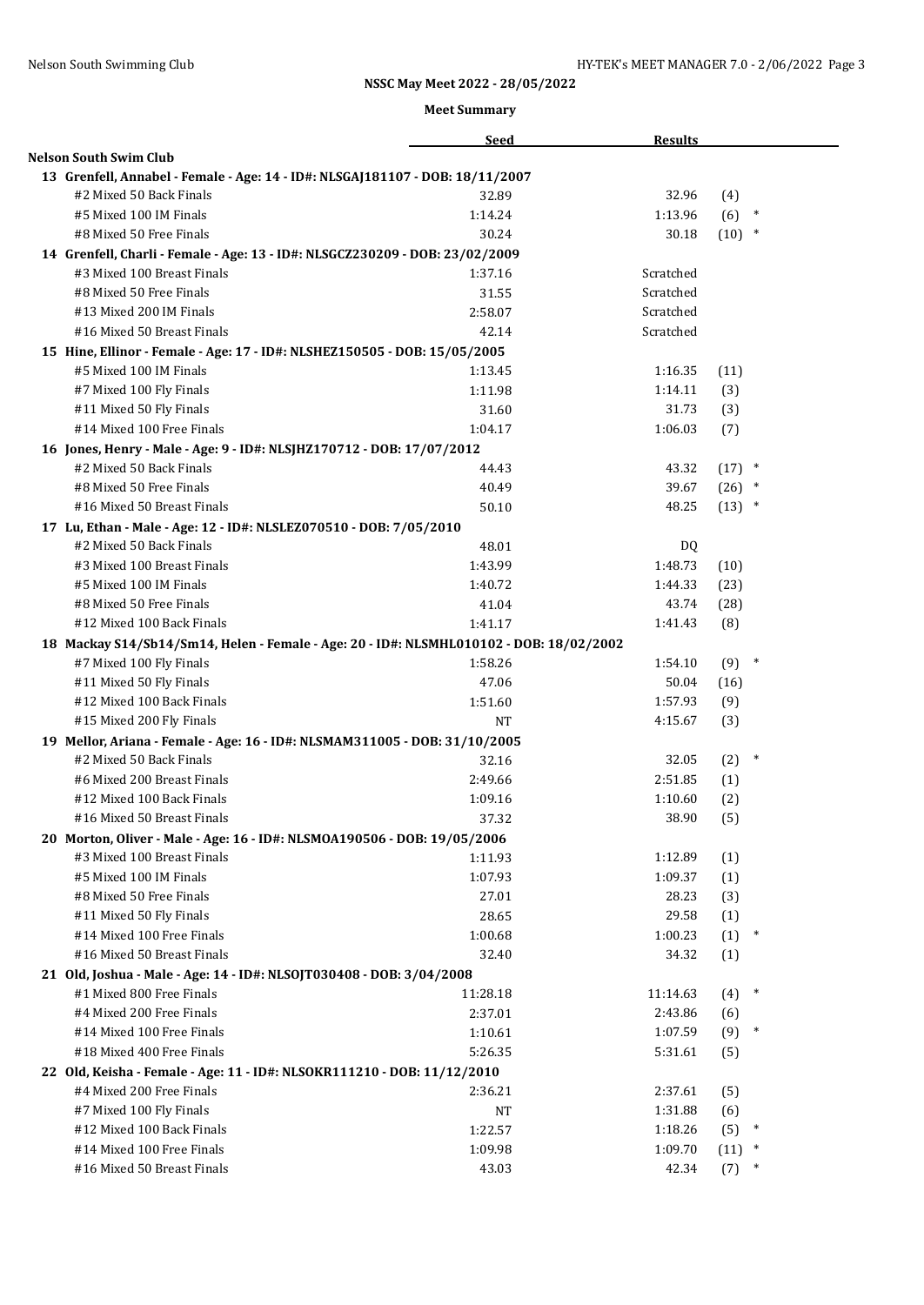|                                                                                   | <b>Seed</b> | <b>Results</b> |                |  |
|-----------------------------------------------------------------------------------|-------------|----------------|----------------|--|
| <b>Nelson South Swim Club</b>                                                     |             |                |                |  |
| 23 Pawson, Kyan - Male - Age: 11 - ID#: NLSPKH240411 - DOB: 24/04/2011            |             |                |                |  |
| #2 Mixed 50 Back Finals                                                           | 38.41       | 39.77          | (14)           |  |
| #5 Mixed 100 IM Finals                                                            | 1:26.67     | 1:25.09        | $(16)$ *       |  |
| #8 Mixed 50 Free Finals                                                           | 34.71       | 34.87          | (18)           |  |
| #12 Mixed 100 Back Finals                                                         | 1:27.21     | 1:25.42        | (7)<br>$\ast$  |  |
| #14 Mixed 100 Free Finals                                                         | 1:16.53     | 1:16.72        | (14)           |  |
| #16 Mixed 50 Breast Finals                                                        | 48.14       | 51.15          | (15)           |  |
| 24 Perrett, Liliana - Female - Age: 10 - ID#: NLSPLZ270711 - DOB: 21/07/2011      |             |                |                |  |
| #3 Mixed 100 Breast Finals                                                        | 1:51.68     | 1:54.03        | (11)           |  |
| #5 Mixed 100 IM Finals                                                            | 1:41.42     | 1:44.29        | (22)           |  |
| #8 Mixed 50 Free Finals                                                           | 38.38       | 39.09          | (25)           |  |
| #11 Mixed 50 Fly Finals                                                           | 51.77       | 51.02          | $(18)$ *       |  |
| #14 Mixed 100 Free Finals                                                         | 1:28.19     | 1:30.23        | (20)           |  |
| #16 Mixed 50 Breast Finals                                                        | 50.36       | 51.44          | (16)           |  |
| 25 Russ S14/Sb14/Sm14, Finn - Male - Age: 15 - ID#: NLSRFW081206 - DOB: 8/12/2006 |             |                |                |  |
| #4 Mixed 200 Free Finals                                                          | 2:18.30     | 2:26.31        | (4)            |  |
| #8 Mixed 50 Free Finals                                                           | 27.96       | 29.71          | (7)            |  |
| #11 Mixed 50 Fly Finals                                                           | 30.50       | 34.65          | (6)            |  |
| #14 Mixed 100 Free Finals                                                         | 1:01.54     | 1:06.75        | (8)            |  |
| 26 Sandall, Alexis - Female - Age: 14 - ID#: NLSSAJ270208 - DOB: 27/02/2008       |             |                |                |  |
| #4 Mixed 200 Free Finals                                                          | 2:30.41     | Scratched      |                |  |
| #8 Mixed 50 Free Finals                                                           | 32.95       | Scratched      |                |  |
| #13 Mixed 200 IM Finals                                                           | 2:53.35     | Scratched      |                |  |
| #16 Mixed 50 Breast Finals                                                        | 39.18       | Scratched      |                |  |
| 27 Schaper, Tom - Male - Age: 12 - ID#: NLSSTZ160809 - DOB: 16/08/2009            |             |                |                |  |
| #2 Mixed 50 Back Finals                                                           | 58.47       | 46.55          | $(20)$ *       |  |
| #5 Mixed 100 IM Finals                                                            | <b>NT</b>   | DQ             |                |  |
| #8 Mixed 50 Free Finals                                                           | 38.75       | 39.08          | (24)           |  |
| #14 Mixed 100 Free Finals                                                         | 1:39.62     | 1:30.50        | $(21)$ *       |  |
| #16 Mixed 50 Breast Finals                                                        | <b>NT</b>   | 52.87          | (18)           |  |
| 28 Scott, Georgia - Female - Age: 11 - ID#: NLSSGR300910 - DOB: 30/09/2010        |             |                |                |  |
| #3 Mixed 100 Breast Finals                                                        | 1:39.10     | Scratched      |                |  |
| #5 Mixed 100 IM Finals                                                            | 1:31.53     | Scratched      |                |  |
| #8 Mixed 50 Free Finals                                                           | 36.71       | Scratched      |                |  |
| 29 Sneddon, Jasper - Male - Age: 13 - ID#: NLSSBJ131108 - DOB: 13/11/2008         |             |                |                |  |
| #3 Mixed 100 Breast Finals                                                        | 1:35.66     | 1:34.34        | $\ast$<br>(7)  |  |
| #7 Mixed 100 Fly Finals                                                           | 1:30.90     | 1:28.57        | (5)<br>$\ast$  |  |
| #12 Mixed 100 Back Finals                                                         | 1:22.71     | 1:19.10        | $\ast$<br>(6)  |  |
| #14 Mixed 100 Free Finals                                                         | 1:14.66     | 1:14.24        | (13)<br>$\ast$ |  |
| #18 Mixed 400 Free Finals                                                         | 5:42.92     | 5:34.63        | (6)<br>$\ast$  |  |
| 30 Sneddon, Marco - Male - Age: 9 - ID#: NLSSGM120113 - DOB: 12/01/2013           |             |                |                |  |
| #2 Mixed 50 Back Finals                                                           | 1:03.68     | DQ             |                |  |
| #8 Mixed 50 Free Finals                                                           | 51.41       | 48.00          | $(29)$ *       |  |
| #14 Mixed 100 Free Finals                                                         | 1:50.78     | 1:47.63        | $(26)$ *       |  |
| #16 Mixed 50 Breast Finals                                                        | NT          | DQ             |                |  |
| 31 Stewart, Tegen - Female - Age: 13 - ID#: NLSSTZ160309 - DOB: 16/03/2009        |             |                |                |  |
| #2 Mixed 50 Back Finals                                                           | 38.35       | Scratched      |                |  |
| #6 Mixed 200 Breast Finals                                                        | 3:05.28     | Scratched      |                |  |
| #8 Mixed 50 Free Finals                                                           | 31.19       | Scratched      |                |  |
| #11 Mixed 50 Fly Finals                                                           | 34.17       | Scratched      |                |  |
| #16 Mixed 50 Breast Finals                                                        | 40.09       | Scratched      |                |  |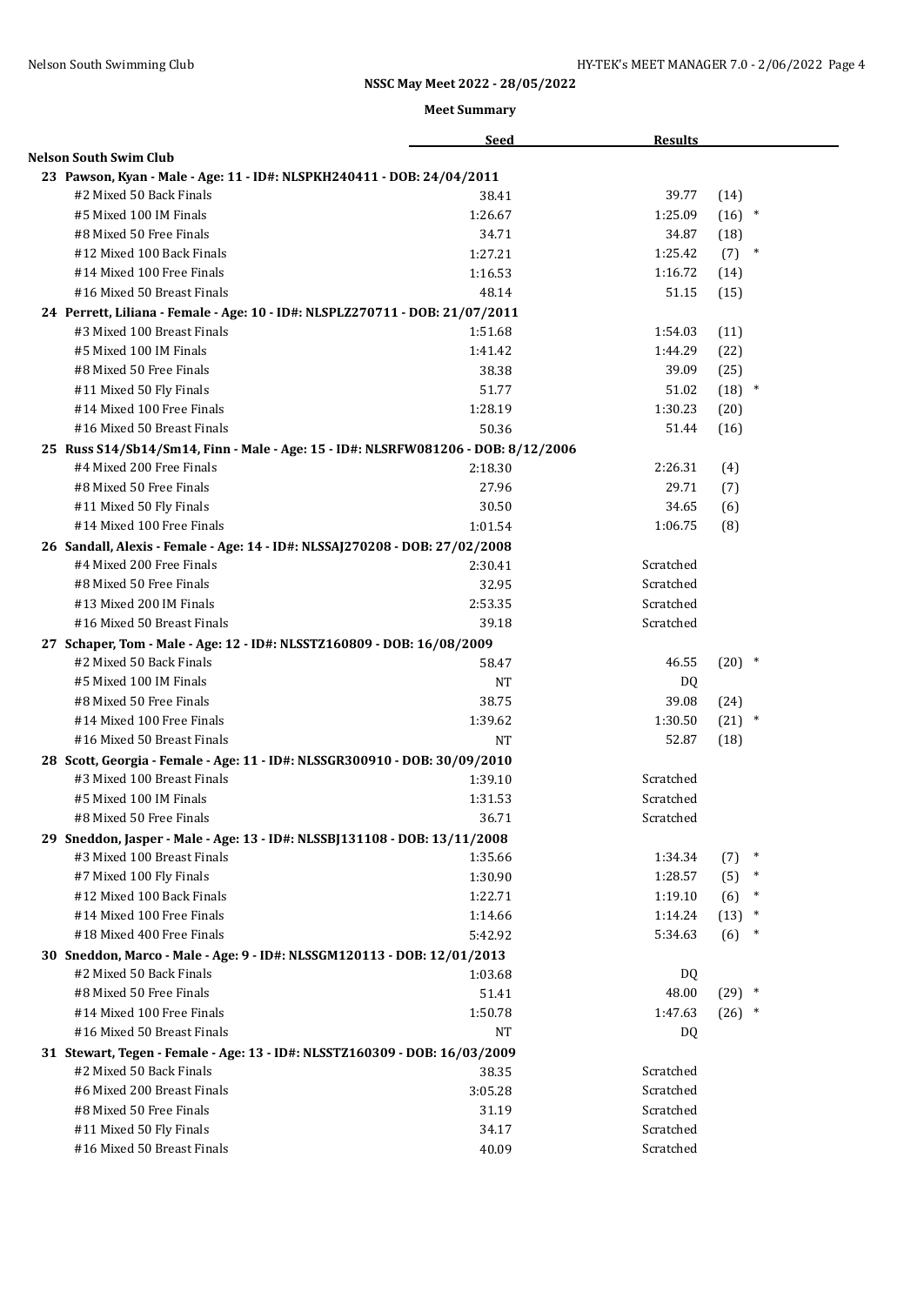|                                                                               | <b>Seed</b> | <b>Results</b> |               |
|-------------------------------------------------------------------------------|-------------|----------------|---------------|
| <b>Nelson South Swim Club</b>                                                 |             |                |               |
| 32 Taylor, Catherine - Female - Age: 11 - ID#: NLSTCZ210411 - DOB: 21/04/2011 |             |                |               |
| #2 Mixed 50 Back Finals                                                       | 45.60       | D <sub>0</sub> |               |
| #4 Mixed 200 Free Finals                                                      | 3:26.66     | 3:19.46        | $(10)$ *      |
| #7 Mixed 100 Fly Finals                                                       | 1:56.41     | 2:00.43        | (10)          |
| #13 Mixed 200 IM Finals                                                       | 3:35.65     | 3:36.31        | (7)           |
| #17 Mixed 200 Back Finals                                                     | <b>NT</b>   | D <sub>0</sub> |               |
| 33 Taylor, Charlotte - Female - Age: 13 - ID#: NLSTCH240409 - DOB: 24/04/2009 |             |                |               |
| #4 Mixed 200 Free Finals                                                      | 2:51.60     | 2:47.30        | $\ast$<br>(7) |
| #9 Mixed 400 IM Finals                                                        | 6:40.95     | 6:39.76        | (2)<br>$\ast$ |
| #11 Mixed 50 Fly Finals                                                       | 39.22       | 39.30          | (9)           |
| #14 Mixed 100 Free Finals                                                     | 1:15.55     | 1:18.79        | (16)          |
| #17 Mixed 200 Back Finals                                                     | 3:12.06     | 3:16.70        | (3)           |
| 34 Tremblay, Corey - Male - Age: 14 - ID#: NLSTCP140807 - DOB: 14/08/2007     |             |                |               |
| #1 Mixed 800 Free Finals                                                      | 10:20.67    | 9:39.89        | $\ast$<br>(1) |
| #5 Mixed 100 IM Finals                                                        | 1:13.70     | 1:15.94        | (9)           |
| #14 Mixed 100 Free Finals                                                     | 1:03.91     | 1:02.91        | (3)<br>$\ast$ |
| #18 Mixed 400 Free Finals                                                     | 4:47.41     | 4:46.67        | (1)<br>$\ast$ |
| 35 Tremblay, Laura - Female - Age: 11 - ID#: NLSTLC151010 - DOB: 15/10/2010   |             |                |               |
| #6 Mixed 200 Breast Finals                                                    | 3:41.62     | 3:33.39        | $\ast$<br>(4) |
| #8 Mixed 50 Free Finals                                                       | 34.69       | 34.89          | (19)          |
| 36 van Orden, Grace - Female - Age: 13 - ID#: NLSVGZ210509 - DOB: 21/05/2009  |             |                |               |
| #2 Mixed 50 Back Finals                                                       | 40.21       | 39.28          | $(12)$ *      |
| #5 Mixed 100 IM Finals                                                        | 1:33.20     | 1:30.42        | $(19)$ *      |
| #7 Mixed 100 Fly Finals                                                       | 1:34.02     | 1:38.25        | (7)           |
| #8 Mixed 50 Free Finals                                                       | 33.65       | DQ             |               |
| Nelson South Swim Club Total Individual Entries: 147 - Total Relays: 0        |             |                |               |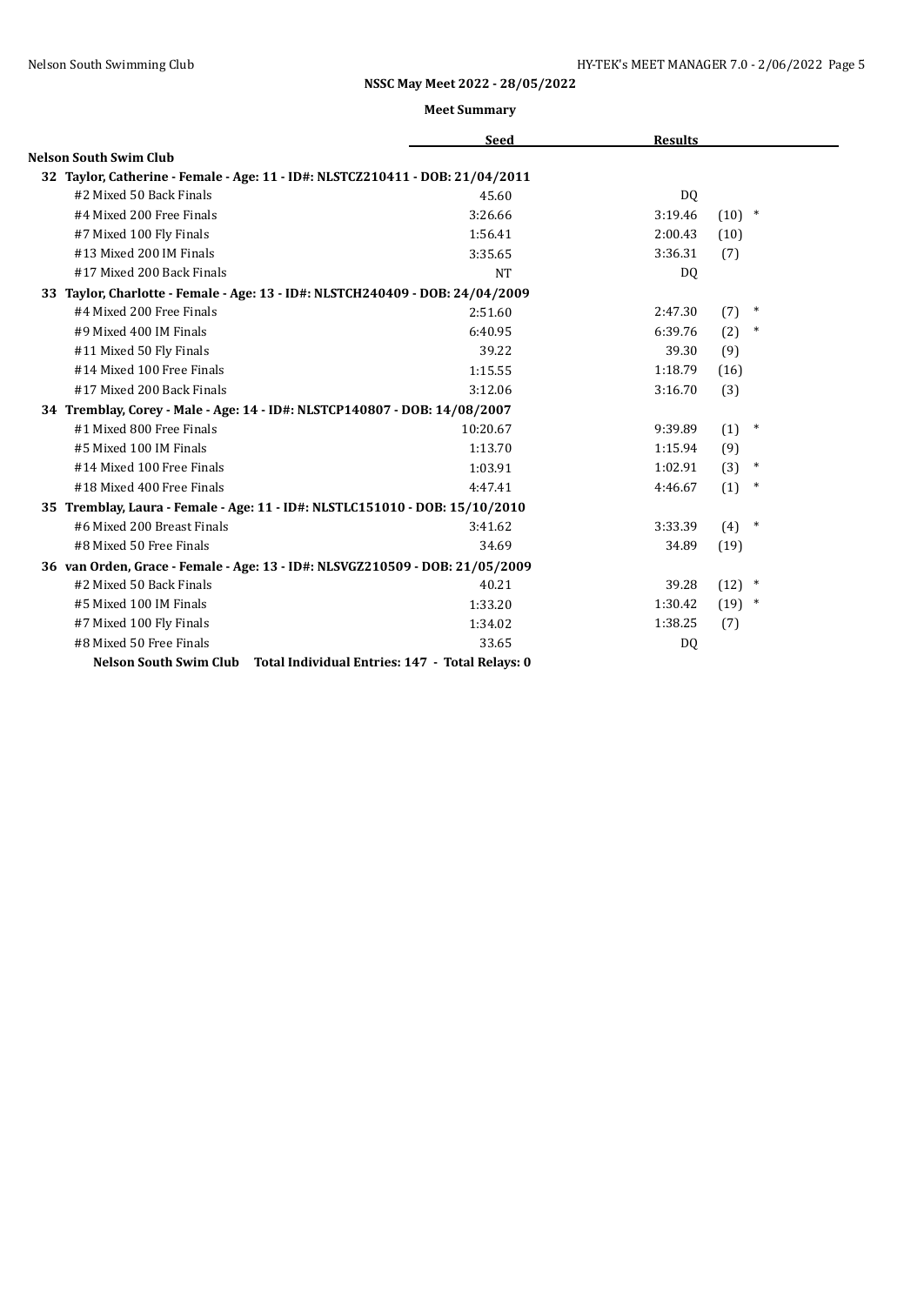|                                                                                                       | <b>Seed</b> | <b>Results</b>     |                  |        |
|-------------------------------------------------------------------------------------------------------|-------------|--------------------|------------------|--------|
| <b>Tasman Swim Club</b>                                                                               |             |                    |                  |        |
| 1 Adams, Samara - Female - Age: 14 - ID#: TASASJ141207 - DOB: 14/12/2007                              |             |                    |                  |        |
| #3 Mixed 100 Breast Finals                                                                            | 1:39.18     | 1:44.24            | (9)              |        |
| #5 Mixed 100 IM Finals                                                                                | 1:30.65     | DQ.                |                  |        |
| #8 Mixed 50 Free Finals                                                                               | 36.30       | 37.74              | (22)             |        |
| #11 Mixed 50 Fly Finals                                                                               | 41.53       | 43.06              | (12)             |        |
| #16 Mixed 50 Breast Finals                                                                            | 45.94       | 48.97              | (14)             |        |
| 2 Barr, Jemima - Female - Age: 16 - ID#: TASBJZ151105 - DOB: 15/11/2005                               |             |                    |                  |        |
| #5 Mixed 100 IM Finals                                                                                | 1:10.15     | 1:11.27            | (2)              |        |
| #8 Mixed 50 Free Finals                                                                               | 28.73       | 29.90              | (9)              |        |
| #11 Mixed 50 Fly Finals                                                                               | 29.74       | 31.83              | (4)              |        |
| #15 Mixed 200 Fly Finals                                                                              | 2:21.05     | 2:27.84            | (2)              |        |
| 3 Bayley, Oxford - Male - Age: 18 - ID#: TASBOR191103 - DOB: 19/11/2003                               |             |                    |                  |        |
| #3 Mixed 100 Breast Finals                                                                            | 1:14.76     | 1:13.61            | (2)              | $\ast$ |
| #8 Mixed 50 Free Finals                                                                               | 25.01       | 25.44              | (1)              |        |
| #13 Mixed 200 IM Finals                                                                               | 2:17.46     | 2:23.09            | (2)              |        |
| 4 Bell, Lucas - Male - Age: 13 - ID#: TASBLE110509 - DOB: 11/05/2009                                  |             |                    |                  |        |
| #2 Mixed 50 Back Finals                                                                               | 33.90       | 32.26              | (3)              | $\ast$ |
| #5 Mixed 100 IM Finals                                                                                | 1:14.62     | 1:12.50            | (4)              | $\ast$ |
| #8 Mixed 50 Free Finals                                                                               | 30.40       | 29.74              | (8)              | $\ast$ |
| #12 Mixed 100 Back Finals                                                                             | 1:14.42     | 1:09.36            | (1)              | $\ast$ |
| #16 Mixed 50 Breast Finals                                                                            | 40.83       | 38.57              | (4)              | $\ast$ |
| #18 Mixed 400 Free Finals                                                                             | 5:23.21     | 5:13.02            | (4)              | $\ast$ |
| 5 Berriman, Saffron - Female - Age: 15 - ID#: TASBSK250606 - DOB: 25/06/2006                          |             |                    |                  |        |
| #3 Mixed 100 Breast Finals                                                                            | 1:37.21     | Scratched          |                  |        |
| #5 Mixed 100 IM Finals                                                                                | 1:25.03     | Scratched          |                  |        |
| #8 Mixed 50 Free Finals                                                                               | 33.18       | Scratched          |                  |        |
| #11 Mixed 50 Fly Finals                                                                               | 39.07       | Scratched          |                  |        |
| #13 Mixed 200 IM Finals                                                                               | 2:58.44     | Scratched          |                  |        |
|                                                                                                       |             |                    |                  |        |
| 6 Daly, Harriett - Female - Age: 11 - ID#: TASDHA291010 - DOB: 29/10/2010<br>#4 Mixed 200 Free Finals | 2:55.55     | 2:50.44            | $(8)$ *          |        |
| #6 Mixed 200 Breast Finals                                                                            | 3:38.62     | 3:30.03            | (3)              | $\ast$ |
| #8 Mixed 50 Free Finals                                                                               | 37.91       | 36.88              | $(21)$ *         |        |
| #11 Mixed 50 Fly Finals                                                                               | 38.46       | 40.86              | (11)             |        |
| #14 Mixed 100 Free Finals                                                                             | 1:25.29     | 1:25.82            |                  |        |
| #16 Mixed 50 Breast Finals                                                                            |             | 45.88              | (19)<br>$(11)$ * |        |
|                                                                                                       | 46.22       |                    |                  |        |
| 7 Edwards, Katie - Female - Age: 16 - ID#: TASEKS120705 - DOB: 12/07/2005                             | 35.33       | 36.67              |                  |        |
| #11 Mixed 50 Fly Finals<br>#14 Mixed 100 Free Finals                                                  | 1:11.82     |                    | (8)              |        |
| #18 Mixed 400 Free Finals                                                                             |             | 1:17.47<br>5:58.57 | (15)             |        |
|                                                                                                       | 5:30.00     |                    | (7)              |        |
| 8 Kalani, Maicah - Male - Age: 11 - ID#: TASKMK170810 - DOB: 17/08/2010                               |             |                    |                  |        |
| #2 Mixed 50 Back Finals                                                                               | 36.60       | 36.80              | (9)              |        |
| #5 Mixed 100 IM Finals                                                                                | 1:25.05     | 1:27.45            | (18)             |        |
| #8 Mixed 50 Free Finals                                                                               | 31.85       | 32.88              | (15)             |        |
| #13 Mixed 200 IM Finals                                                                               | 3:03.18     | 3:01.68            | (5)              | $\ast$ |
| #16 Mixed 50 Breast Finals                                                                            | 44.20       | 43.99              | (9)              | $\ast$ |
| 9 Kemp, Ayla - Female - Age: 12 - ID#: TASKAJ161209 - DOB: 16/12/2009                                 |             |                    |                  |        |
| #2 Mixed 50 Back Finals                                                                               | 50.99       | 50.23              | $(21)$ *         |        |
| #3 Mixed 100 Breast Finals                                                                            | 1:59.52     | 1:56.92            | $(12)$ *         |        |
| #5 Mixed 100 IM Finals                                                                                | 1:43.94     | 1:44.74            | (24)             |        |
| #8 Mixed 50 Free Finals                                                                               | 40.26       | 43.12              | (27)             |        |
| #11 Mixed 50 Fly Finals                                                                               | 49.59       | 50.63              | (17)             |        |
| #14 Mixed 100 Free Finals                                                                             | 1:30.28     | 1:38.49            | (25)             |        |
| #16 Mixed 50 Breast Finals                                                                            | 55.36       | 55.22              | $(20)$ *         |        |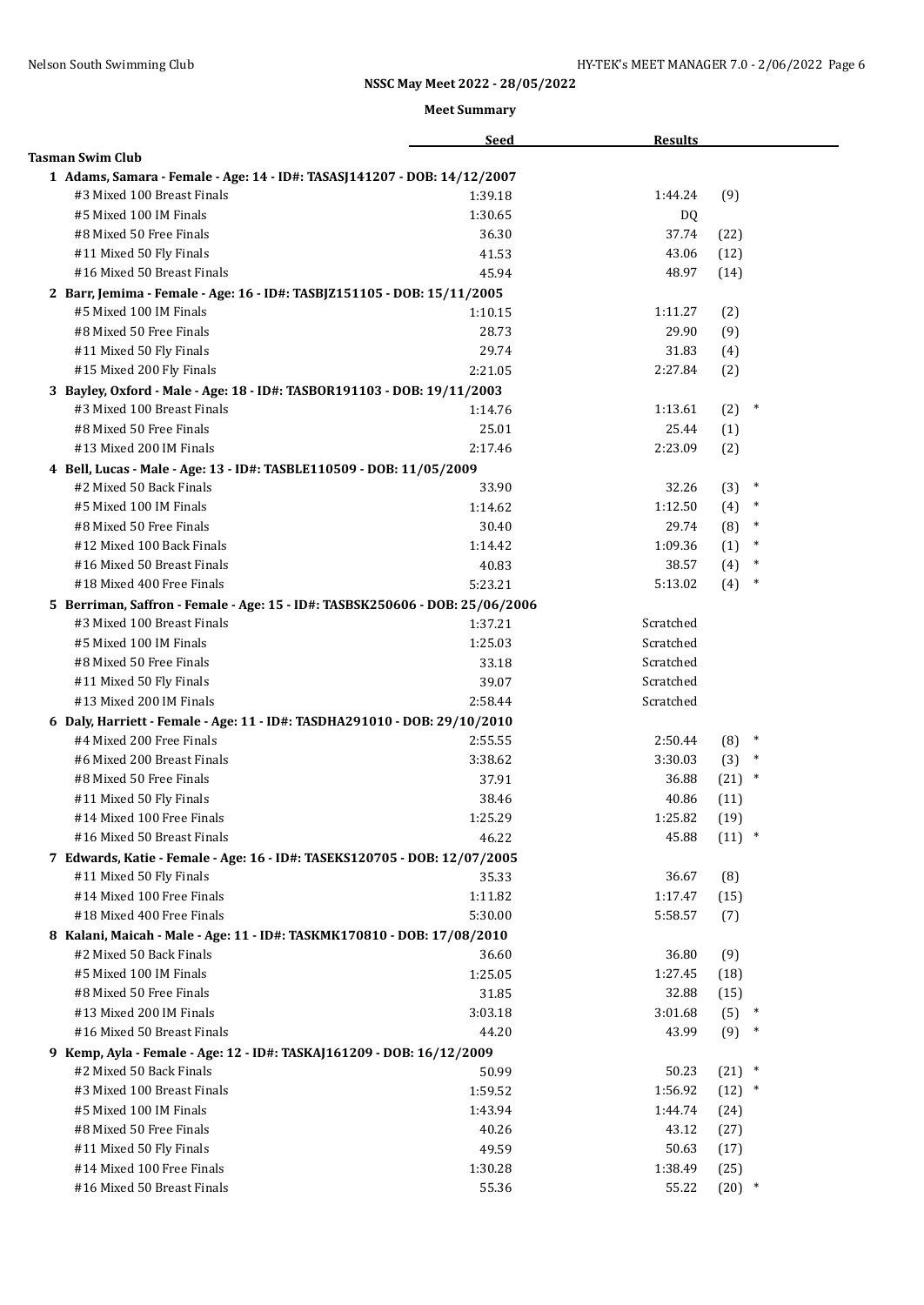|                                                                                    | <b>Seed</b> | <b>Results</b> |          |        |
|------------------------------------------------------------------------------------|-------------|----------------|----------|--------|
| <b>Tasman Swim Club</b>                                                            |             |                |          |        |
| 10 Kenyon, Riley - Female - Age: 8 - ID#: TASKRP060913 - DOB: 6/09/2013            |             |                |          |        |
| #2 Mixed 50 Back Finals                                                            | NT          | 57.38          | (22)     |        |
| #5 Mixed 100 IM Finals                                                             | <b>NT</b>   | 2:08.08        | (25)     |        |
| #8 Mixed 50 Free Finals                                                            | <b>NT</b>   | 49.52          | (30)     |        |
| #11 Mixed 50 Fly Finals                                                            | NT          | 1:01.64        | (19)     |        |
| #16 Mixed 50 Breast Finals                                                         | <b>NT</b>   | DQ             |          |        |
| 11 Ketel, Mya - Female - Age: 15 - ID#: TASKMJ161106 - DOB: 16/11/2006             |             |                |          |        |
| #5 Mixed 100 IM Finals                                                             | 1:14.78     | 1:15.38        | (7)      |        |
| #8 Mixed 50 Free Finals                                                            | 30.28       | 31.61          | (13)     |        |
| #14 Mixed 100 Free Finals                                                          | 1:05.66     | 1:07.70        | (10)     |        |
| 12 Lausen, Ava - Female - Age: 12 - ID#: TASLAV150709 - DOB: 15/07/2009            |             |                |          |        |
| #2 Mixed 50 Back Finals                                                            | 47.56       | 46.26          | $(19)$ * |        |
| #5 Mixed 100 IM Finals                                                             | NΤ          | 1:39.20        | (21)     |        |
| #8 Mixed 50 Free Finals                                                            | 36.14       | 35.86          | $(20)$ * |        |
| 13 Linyard, Nia - Female - Age: 12 - ID#: TASLNA260510 - DOB: 26/05/2010           |             |                |          |        |
| #2 Mixed 50 Back Finals                                                            | 44.24       | 44.52          | (18)     |        |
| #4 Mixed 200 Free Finals                                                           | 2:55.06     | 2:55.05        | $(9)$ *  |        |
| #8 Mixed 50 Free Finals                                                            | 37.30       | 37.85          | (23)     |        |
| #11 Mixed 50 Fly Finals                                                            | 47.12       | 45.97          | $(13)$ * |        |
| #13 Mixed 200 IM Finals                                                            | 3:22.87     | 3:24.17        | (6)      |        |
| #16 Mixed 50 Breast Finals                                                         | 46.64       | 47.73          | (12)     |        |
| 14 Marshall, Alexandra - Female - Age: 15 - ID#: TASMAP090906 - DOB: 9/09/2006     |             |                |          |        |
| #2 Mixed 50 Back Finals                                                            | 33.44       | 34.59          | (6)      |        |
| #5 Mixed 100 IM Finals                                                             | 1:13.66     | 1:15.76        | (8)      |        |
| #9 Mixed 400 IM Finals                                                             | 5:28.86     | 5:34.04        | (1)      |        |
| 15 Munro, Bridget - Female - Age: 15 - ID#: TASMBJ181206 - DOB: 18/12/2006         |             |                |          |        |
| #1 Mixed 800 Free Finals                                                           | 11:02.73    | 11:06.96       | (3)      |        |
| #5 Mixed 100 IM Finals                                                             | 1:21.10     | 1:21.80        | (14)     |        |
| #8 Mixed 50 Free Finals                                                            | 31.40       | 32.34          | (14)     |        |
| #11 Mixed 50 Fly Finals                                                            | 34.37       | 36.05          | (7)      |        |
| #14 Mixed 100 Free Finals                                                          | 1:09.23     | 1:10.43        | (12)     |        |
| #16 Mixed 50 Breast Finals                                                         | 43.74       | 43.95          | (8)      |        |
| 16 Nisbett, Molly - Female - Age: 12 - ID#: TASNMB180510 - DOB: 18/05/2010         |             |                |          |        |
| #11 Mixed 50 Fly Finals                                                            | <b>NT</b>   | 46.90          | (14)     |        |
| #14 Mixed 100 Free Finals                                                          | 1:32.37     | 1:30.60        | $(22)$ * |        |
| #16 Mixed 50 Breast Finals                                                         | 55.11       | 52.91          | $(19)$ * |        |
| 17 Pahl, Sophie - Female - Age: 14 - ID#: TASPSH070707 - DOB: 7/07/2007            |             |                |          |        |
| #1 Mixed 800 Free Finals                                                           | 10:34.76    | 10:55.87       | (2)      |        |
| #6 Mixed 200 Breast Finals                                                         | 3:31.60     | 3:24.42        | (2)      | $\ast$ |
| #10 Mixed 1500 Free Finals                                                         | 21:55.76    | 20:49.31       | (2)      | $\ast$ |
| #17 Mixed 200 Back Finals                                                          | 3:02.56     | 2:58.06        | (1)      | $\ast$ |
| 18 Schulze-Steinen, Merle - Female - Age: 14 - ID#: TASSMZ141107 - DOB: 14/11/2007 |             |                |          |        |
| #2 Mixed 50 Back Finals                                                            | 39.33       | 40.74          | (16)     |        |
| #3 Mixed 100 Breast Finals                                                         | 1:37.17     | 1:37.79        | (8)      |        |
| #5 Mixed 100 IM Finals                                                             | 1:25.32     | 1:26.51        | (17)     |        |
| #7 Mixed 100 Fly Finals                                                            | 1:28.90     | DQ             |          |        |
| 19 Scott, Jess - Female - Age: 17 - ID#: TASSJR230405 - DOB: 23/04/2005            |             |                |          |        |
| #2 Mixed 50 Back Finals                                                            | 35.82       | 34.65          | (7)      | $\ast$ |
| #4 Mixed 200 Free Finals                                                           | 2:14.24     | 2:17.80        | (2)      |        |
| #8 Mixed 50 Free Finals                                                            | 28.53       | 29.59          | (6)      |        |
| #12 Mixed 100 Back Finals                                                          | 1:14.87     | 1:17.23        | (4)      |        |
| #14 Mixed 100 Free Finals                                                          | 1:02.98     | 1:05.55        | (5)      |        |
|                                                                                    |             |                |          |        |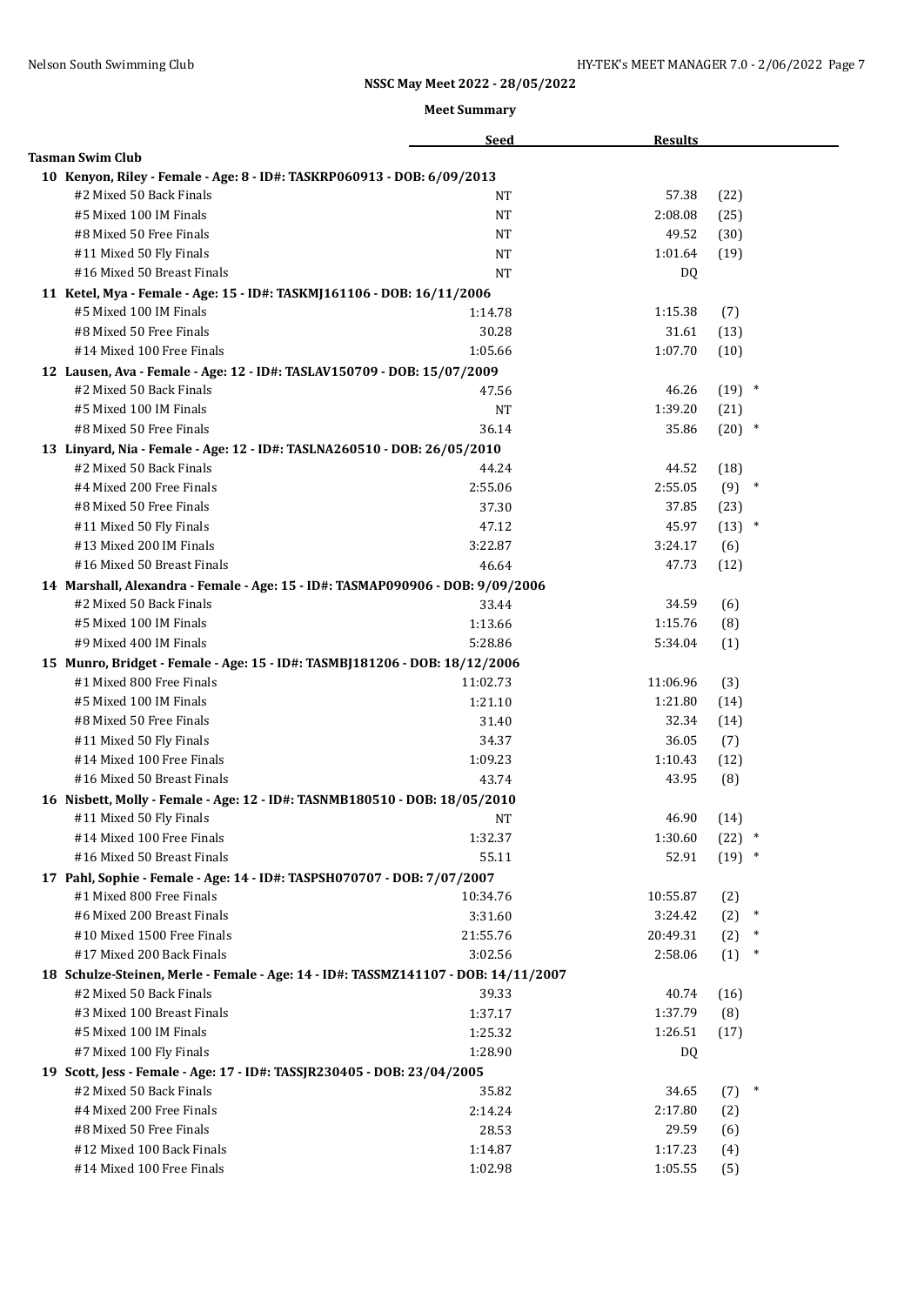|                                                                               | <b>Seed</b> | <b>Results</b> |     |        |
|-------------------------------------------------------------------------------|-------------|----------------|-----|--------|
| <b>Tasman Swim Club</b>                                                       |             |                |     |        |
| 20 Seymour, Madeline - Female - Age: 14 - ID#: TASSMR130408 - DOB: 13/04/2008 |             |                |     |        |
| #11 Mixed 50 Fly Finals                                                       | 30.50       | 32.55          | (5) |        |
| #13 Mixed 200 IM Finals                                                       | 2:45.23     | 2:49.19        | (4) |        |
| #16 Mixed 50 Breast Finals                                                    | 42.80       | 40.88          | (6) | $\ast$ |
| 21 Seymour, William H - Male - Age: 16 - ID#: TASSWH030506 - DOB: 3/05/2006   |             |                |     |        |
| #13 Mixed 200 IM Finals                                                       | 2:23.06     | 2:21.64        | (1) | $\ast$ |
| #15 Mixed 200 Fly Finals                                                      | 2:37.08     | 2:24.13        | (1) | $\ast$ |
| 22 Swan, Brooke - Female - Age: 15 - ID#: TASSBS231106 - DOB: 23/11/2006      |             |                |     |        |
| #3 Mixed 100 Breast Finals                                                    | 1:22.64     | 1:25.15        | (5) |        |
| #5 Mixed 100 IM Finals                                                        | 1:11.99     | 1:11.27        | (2) | $\ast$ |
| #8 Mixed 50 Free Finals                                                       | 29.32       | 28.49          | (4) | *      |
| #11 Mixed 50 Fly Finals                                                       | 28.50       | 29.67          | (2) |        |
| #14 Mixed 100 Free Finals                                                     | 1:02.10     | 1:04.70        | (4) |        |
| #16 Mixed 50 Breast Finals                                                    | 37.58       | 38.35          | (3) |        |
| 23 Urquhart, Hannah - Female - Age: 12 - ID#: TASUHP010609 - DOB: 1/06/2009   |             |                |     |        |
| #11 Mixed 50 Fly Finals                                                       | 35.44       | <b>NS</b>      |     |        |
| #14 Mixed 100 Free Finals                                                     | 1:09.89     | <b>NS</b>      |     |        |
| #16 Mixed 50 Breast Finals                                                    | 40.29       | <b>NS</b>      |     |        |
| 24 Yeo, Macey - Female - Age: 12 - ID#: TASYMR090809 - DOB: 9/08/2009         |             |                |     |        |
| #2 Mixed 50 Back Finals                                                       | 37.89       | Scratched      |     |        |
| #5 Mixed 100 IM Finals                                                        | 1:24.76     | Scratched      |     |        |
| #8 Mixed 50 Free Finals                                                       | 32.07       | Scratched      |     |        |
| Tasman Swim Club Total Individual Entries: 103 - Total Relays: 0              |             |                |     |        |